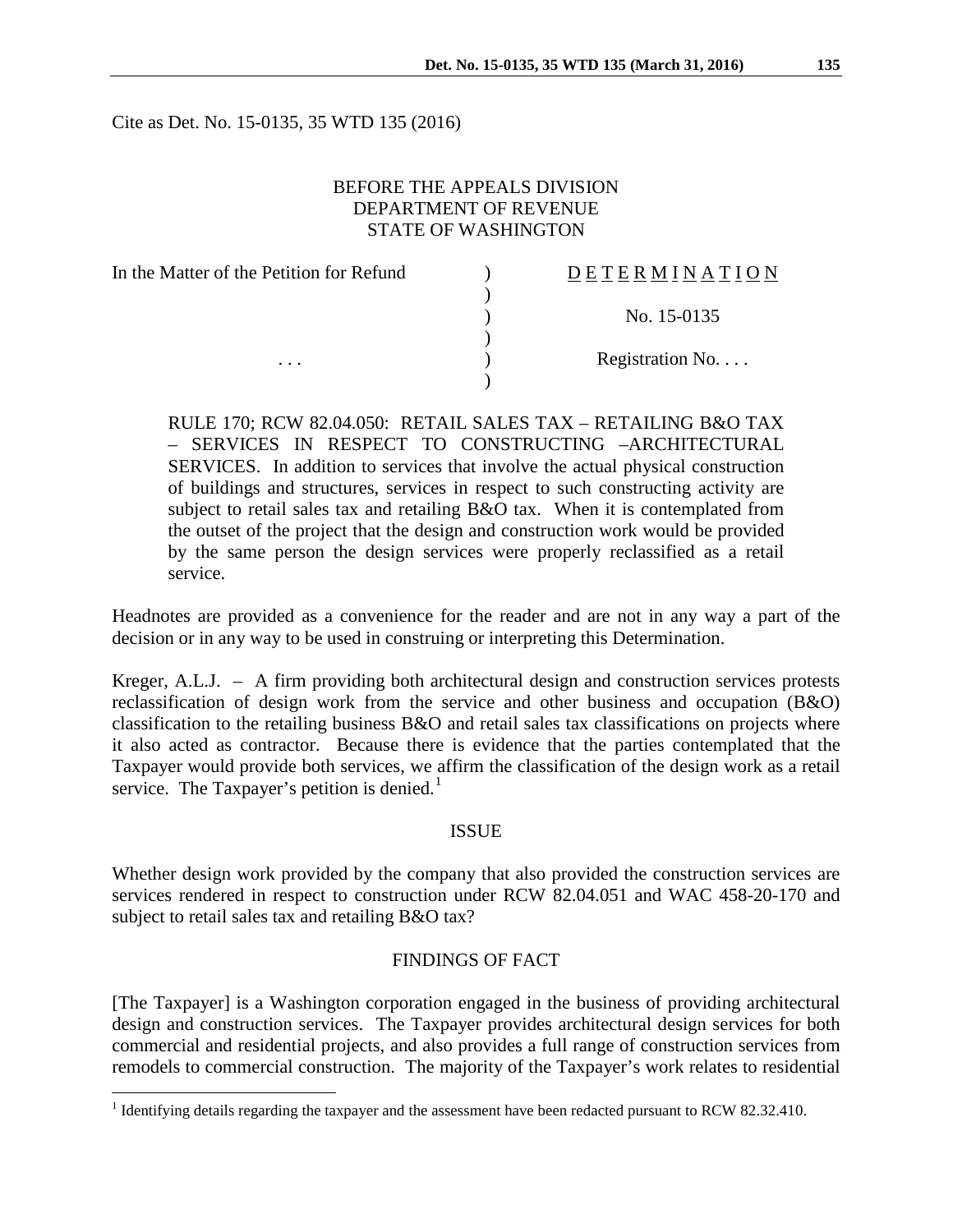construction projects. The Taxpayer estimates that approximately half of its work is design work and half construction work, but noted that the architectural work was the focus of the firm and was something that differentiated them from other design/build construction companies.

The Department of Revenue's (Department's) Audit Division (Audit) audited the Taxpayer's Washington business activities for the period of January 1, 2010 through June 30, 2013. The audit identified several tax deficiencies which resulted in two assessments being issued at the conclusion of the audit. The first assessment was not contested and addressed retailing B&O and retail sales tax deficiencies identified through a reconciliation of the amounts reported on the Taxpayer's excise tax returns and the amounts recorded in the Taxpayer's books and records. The second assessment, Document No. . . . in the amount of  $\frac{1}{2}$  . . . assessed retailing B&O and retail sales tax, and provided a credit for service B&O tax for design work on projects where the Taxpayer subsequently also provided construction services.<sup>[2](#page-1-0)</sup> The Taxpayer timely paid the assessment in full and filed an appeal seeking a refund of the tax at issue asserting that the design work at issue was properly reported.

Audit reclassified the projects at issue based on language in the design contracts that states "It is anticipated that [Taxpayer] will also handle the construction phase of the project if the client so wishes and agreements and documents shall be provided to address that phase in due course." Audit also noted, for the projects at issue, that the construction contracts were entered into shortly after the design work was complete, generally within 6 months or less.

The Taxpayer characterized the language in the design contract as conveying an option and notes that the customers are not obligated to hire them for the construction work. The Taxpayer also noted that it is not unusual for a client to hire them just for design work and that no decision regarding construction work is made at the time that the design contract is negotiated. While clients are aware that they provide construction work, the construction work is negotiated and discussed at a later time and initial consultations address and focus on design. However, the Taxpayer acknowledged that while the design services are billed on an hourly basis, it is common to frame the budget for the design work as a percentage of anticipated construction costs. However, where the design [work] is budgeted as a percentage of construction cost, this amount is only a [guideline] and the actual cost of the design work may exceed that estimated percentage. The Taxpayer stated that the normal point at which construction is discussed in detail with clients is when the design work shifts to permitting for actual construction. Construction work is substantively negotiated after the design work is complete. The majority of the construction work performed by the Taxpayer is undertaken on a cost plus basis and it generally does not do fixed bid construction work.

The Taxpayer also provided a list of 25 projects, including work done after the audit period, including 13 projects where it performed only design work. For the remaining 12 projects, construction work started between 4 and 24 months after the design work. The Taxpayer also noted that the design work was billed on an hourly basis, and provided a copy of a representative invoice for design services. The Taxpayer also emphasized that payments for design work are also processed separately. It is normal for the design work to be paid by personal check while

<span id="page-1-0"></span><sup>&</sup>lt;sup>2</sup> The assessment is comprised of \$ . . . in retail stale tax, \$ . . . in retailing B&O tax, a credit for  $(\$ \dots)$  in service B&O tax, interest of \$ . . . , and a 5% assessment penalty of \$ . . . .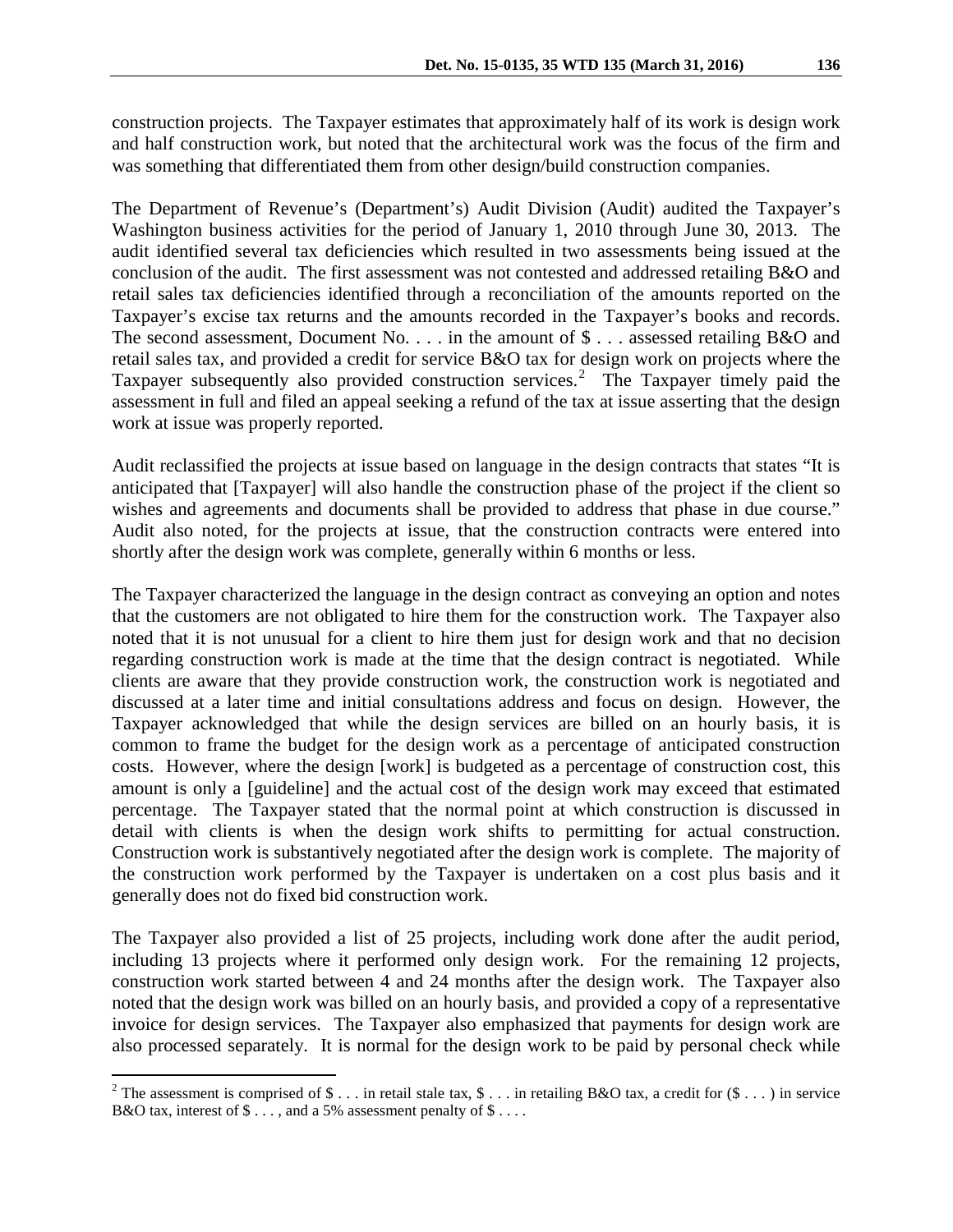the construction work is frequently compensated through payments from the lender financing the construction work.

The result of the design process is that the customer is provided a full set of construction drawings suitable for obtaining permits, and once that work is complete, the customer is free to retain a different contractor to perform the construction work. The Taxpayer characterized that its selection, as the construction contractor, is generally the result of a competitive process and that approximately 75% of its customers assert that they have talked to, or are considering hiring, other contractors to perform the construction work. However, as the majority of the work at issue is private residential construction, the competition process does not rise to the level of a formal competitive bidding process.

We note that the Taxpayer markets its company as specializing in "design-build" services and specifies that an advantage of retaining the firm is: ....

. . .

# ANALYSIS

Generally, a person must collect retail sales tax on the gross amounts it charges to construct, repair, or improve new or existing buildings for that consumer. RCW  $82.08.050(2)$ .<sup>[3](#page-2-0)</sup> The person must also pay Retailing B&O tax on the gross amounts charged [to] the consumer. RCW 82.04.050 and .220, WAC 458-20-170 (Rule 170). A person that provides a service, including professional services such as engineering or design services, under most circumstances, is not required to collect retail sales tax, but must pay service and other activities B&O tax on the gross income derived from providing those services. RCW 82.04.290(2). However, when those services are rendered in respect to construction, that service is considered a retail service and the provider is required to collect retail sales tax on the amounts a consumer pays that person for those services.

Rule 170 implements RCW 82.04.050, and states, in pertinent part, that the term "constructing, repairing, decorating or improving of new or existing buildings or other structures" includes:

"the sale of or charge made for all service activities **rendered in respect to such constructing**, repairing, etc., regardless of whether or not such services are otherwise defined as 'sale' by RCW 82.04.040 or 'sales at retail' by RCW 82.04.050."

Rule 170(1)(e) (emphasis added).

<span id="page-2-0"></span> $3$  RCW 82.04.050(2) defines a "sale at retail" to include:

<sup>[</sup>T]he sale of or charge made for tangible personal property consumed and/or for **labor or services rendered in respect** to the following: . . . (b) **the constructing, repairing, decorating, or improving of new or existing buildings** or other structures under, upon, or above real property or for consumers, including the installing or attaching of any article of tangible personal property therein or thereto, whether or not such personal property becomes a part of the realty by virtue of installation, ...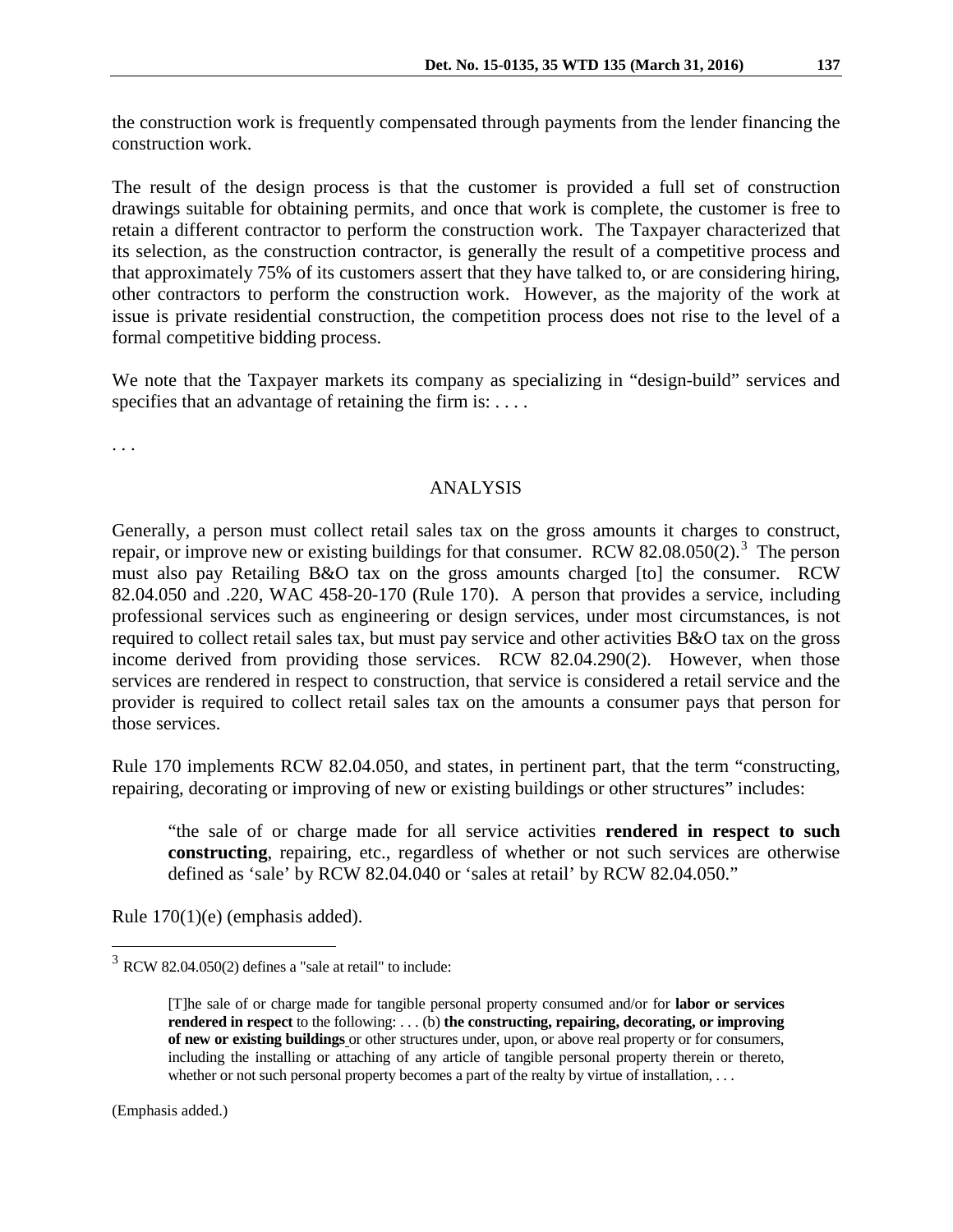RCW 82.04.051 specifically addressed the taxation of "services rendered in respect to construction."<sup>[4](#page-3-0)</sup> Applicable to the dispute at issue here is RCW 82.04.051(3) that provides:

Unless otherwise provided by law**, a contract or agreement under which a person is responsible for activities that are subject to tax as a service** under RCW 82.04.290(2), **and a subsequent contract or agreement under which the same person is responsible for constructing**, building, repairing, improving, or decorating activities subject to tax under another section of this chapter, **shall not be combined and taxed as a single activity if at the time of the first contract or agreement it was not contemplated by the parties, as evidenced by the facts, that the same person would be awarded both contracts**.

(Emphasis added.)

The statute does not require a fixed agreement that both contracts are to be awarded to the same person, and specifically applies even when there are two separate contracts. Thus, the fact that the Taxpayer subsequently negotiates a separate contract for the construction work is not sufficient to segregate the two activities. When the work is in fact performed by the same person, as is the case for the projects at issue here, to retain the service taxable nature of the initial work, it [is] necessary to show that the parties did not contemplate . . . that the work would be performed by the same person. *Id.* Thus, conversely, if there is evidence that the parties contemplated . . . that the design and construction work would be done by the same person, the design work will also be characterized as a retail service.

In this case, the facts available establish the requisite contemplation. The language in the design contracts provides evidence that the Taxpayer, doing both construction and design work, was contemplated by both parties, [particularly] the selection of the term "anticipated" . . . . Additionally, the manner in which the Taxpayer markets its services and emphasizes the benefits of consolidating architectural design work with the construction services, also indicates that both components of the work being performed by the Taxpayer is contemplated by the parties, because this capacity is used to promote the Taxpayer's services and set them apart from other vendors.

In Det. No. 01-184, 22 WTD 238 (2003) we concluded that design work was properly reclassified as retail where the taxpayer did both design and construction work. In that case, the design contract provided that the deposit or retainer paid for the design work would be credited to the construction contract if the customer contracted with the taxpayer for the construction work within a year of the design work being completed. *Id.* In this case, there is not a comparable credit provision, but similarly, the design contract references future construction

<span id="page-3-0"></span> $4$  [(1) As used in RCW 82.04.050, the term "services rendered in respect to" means those services that are directly related to the constructing, building, repairing, improving, and decorating of buildings or other structures and that are performed by a person who is responsible for the performance of the constructing, building, repairing, improving, or decorating activity. The term does not include services such as engineering, architectural, surveying, flagging, accounting, legal, consulting, or administrative services provided to the consumer of, or person responsible for performing, the constructing, building, repairing, improving, or decorating services. RCW 82.04.051.]